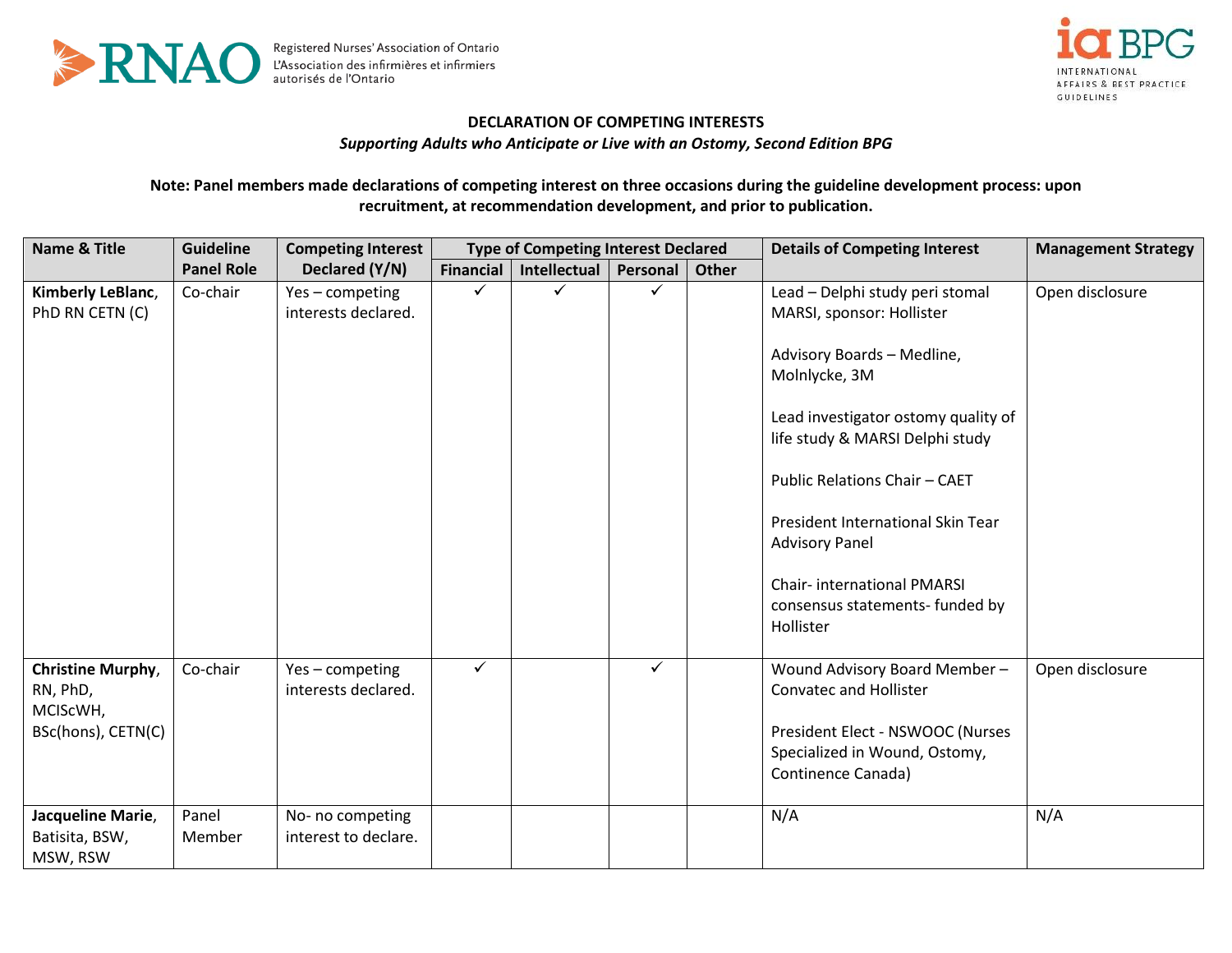



| <b>Name &amp; Title</b>                                                | <b>Guideline</b>  | <b>Competing Interest</b>                | <b>Type of Competing Interest Declared</b> |              |              |       | <b>Details of Competing Interest</b>                                                                                                                                                                                                                          | <b>Management Strategy</b> |
|------------------------------------------------------------------------|-------------------|------------------------------------------|--------------------------------------------|--------------|--------------|-------|---------------------------------------------------------------------------------------------------------------------------------------------------------------------------------------------------------------------------------------------------------------|----------------------------|
|                                                                        | <b>Panel Role</b> | Declared (Y/N)                           | <b>Financial</b>                           | Intellectual | Personal     | Other |                                                                                                                                                                                                                                                               |                            |
| Jillian Brooke,<br>RN, BSc(hons),<br>MCIScWH,<br>CETN(C)               | Panel<br>Member   | Yes-competing<br>interest declared.      |                                            |              | $\checkmark$ |       | Nominations Chair for nurses<br>specialized in wound ostomy and<br>continence Canada                                                                                                                                                                          | Open disclosure            |
| Karen Bruton,<br>RN, BScN, MCI-<br>WH, CETN(C)                         | Panel<br>Member   | Yes-competing<br>interests declared.     | ✓                                          | ✓            |              |       | Medline Industries Inc<br>3M<br><b>WCET</b><br>Ostomy Canada<br><b>AAWC</b>                                                                                                                                                                                   | Open disclosure            |
| Belén Bueno Cruz,<br>RN, BScN, MScN                                    | Panel<br>Member   | No- no competing<br>interest to declare. |                                            |              |              |       | N/A                                                                                                                                                                                                                                                           | N/A                        |
| Corey Heerschap,<br>MScCH (WPC),<br>BScN, RN, CETN(C),<br><b>IIWCC</b> | Panel<br>Member   | Yes-competing<br>interests declared.     | $\checkmark$                               |              | ✓            |       | Participates on the Coloplast<br><b>Ostomy Forum Advisory Board</b><br>Sits on executive board of directors<br>of nurses specialized in wound<br>ostomy and continence Canada<br><b>Treasurer for Canadian Association</b><br>for Enterostomal Therapy (CAET) | Open disclosure            |
| <b>Rosemary Hill,</b><br>BSN, CWOCN,<br>CETN(C)                        | Panel<br>Member   | Yes-competing<br>interest declared.      | $\checkmark$                               |              |              |       | President of Canadian Association<br>for Enterostomal Therapy (CAET)<br>Participates on coloplast ostomy<br>forum<br><b>Hollister Wound Care Advisory</b>                                                                                                     | Open disclosure            |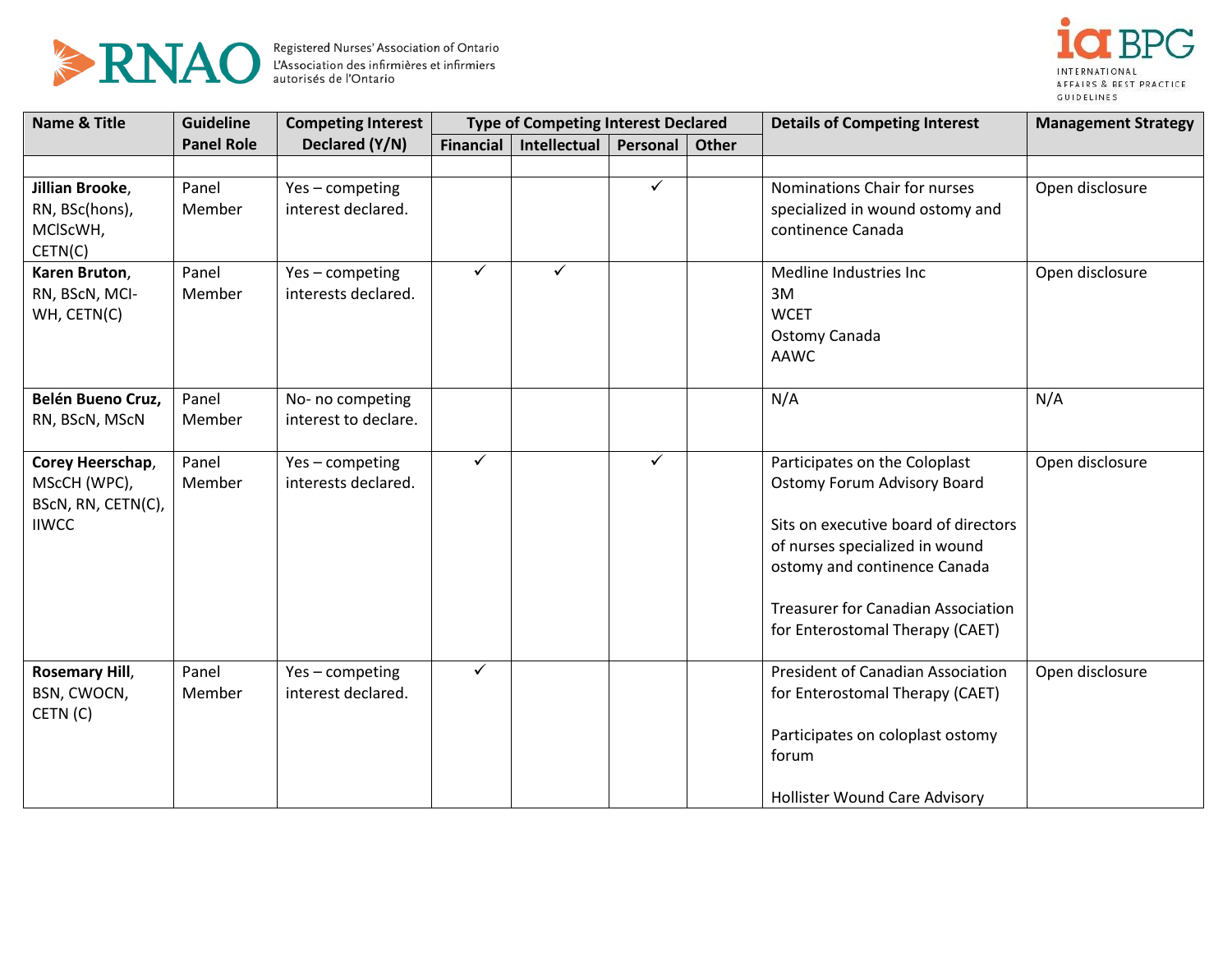



| <b>Name &amp; Title</b> | <b>Guideline</b>  | <b>Competing Interest</b> | <b>Type of Competing Interest Declared</b> |                     | <b>Details of Competing Interest</b> | <b>Management Strategy</b> |                                                                  |                 |
|-------------------------|-------------------|---------------------------|--------------------------------------------|---------------------|--------------------------------------|----------------------------|------------------------------------------------------------------|-----------------|
|                         | <b>Panel Role</b> | Declared (Y/N)            | <b>Financial</b>                           | <b>Intellectual</b> | Personal                             | <b>Other</b>               |                                                                  |                 |
| Debra Johnston,         | Panel             | Yes-competing             | ✓                                          | ✓                   |                                      |                            | Molnlycke Advisory Board                                         | Open disclosure |
| RN, MN, CETN(C)         | Member            | interests declared.       |                                            |                     |                                      |                            |                                                                  |                 |
|                         |                   |                           |                                            |                     |                                      |                            | Recent publication: "Enhanced<br>recovery after surgery: BPG for |                 |
|                         |                   |                           |                                            |                     |                                      |                            | patients having a fecal diversion"                               |                 |
| Carly Lindsay,          | Panel             | No- no competing          |                                            |                     |                                      |                            | N/A                                                              | N/A             |
| BNSc, RN                | Member            | interest to declare.      |                                            |                     |                                      |                            |                                                                  |                 |
|                         |                   |                           |                                            |                     |                                      |                            |                                                                  |                 |
| Sarah Lynch,            | Panel             | No- no competing          |                                            |                     |                                      |                            | N/A                                                              | N/A             |
| RD, CDE                 | Member            | interest to declare.      |                                            |                     |                                      |                            |                                                                  |                 |
|                         |                   |                           |                                            |                     |                                      |                            |                                                                  |                 |
|                         |                   |                           |                                            |                     |                                      |                            |                                                                  |                 |
| Ian MacNeil,            | Panel             | Yes-competing             |                                            |                     | $\checkmark$                         |                            | Advocate for Ostomy Canada                                       | Open disclosure |
| BA                      | Member            | interest declared.        |                                            |                     |                                      |                            | Association                                                      |                 |
|                         |                   |                           |                                            |                     |                                      |                            |                                                                  |                 |
|                         |                   |                           |                                            |                     |                                      |                            |                                                                  |                 |
| Lina Martins,           | Panel             | Yes-competing             | $\checkmark$                               | $\checkmark$        | $\checkmark$                         |                            | Honorariums received for ostomy                                  | Open disclosure |
| RN, BScN, MScN,         | Member            | interests declared.       |                                            |                     |                                      |                            | presentations/workshops                                          |                 |
| CETN(C), APN, CNS       |                   |                           |                                            |                     |                                      |                            | facilitated for Colorplast, Hollister<br>and ConvaTec.           |                 |
|                         |                   |                           |                                            |                     |                                      |                            | Honorariums received for work                                    |                 |
|                         |                   |                           |                                            |                     |                                      |                            | group contributions to the                                       |                 |
|                         |                   |                           |                                            |                     |                                      |                            | Coloroplast Global Ostomy Forum.                                 |                 |
|                         |                   |                           |                                            |                     |                                      |                            | Several publications focusing on                                 |                 |
|                         |                   |                           |                                            |                     |                                      |                            | peristomal skin complications and                                |                 |
|                         |                   |                           |                                            |                     |                                      |                            | care, economic evaluation of cost                                |                 |
|                         |                   |                           |                                            |                     |                                      |                            | of care for periostomal                                          |                 |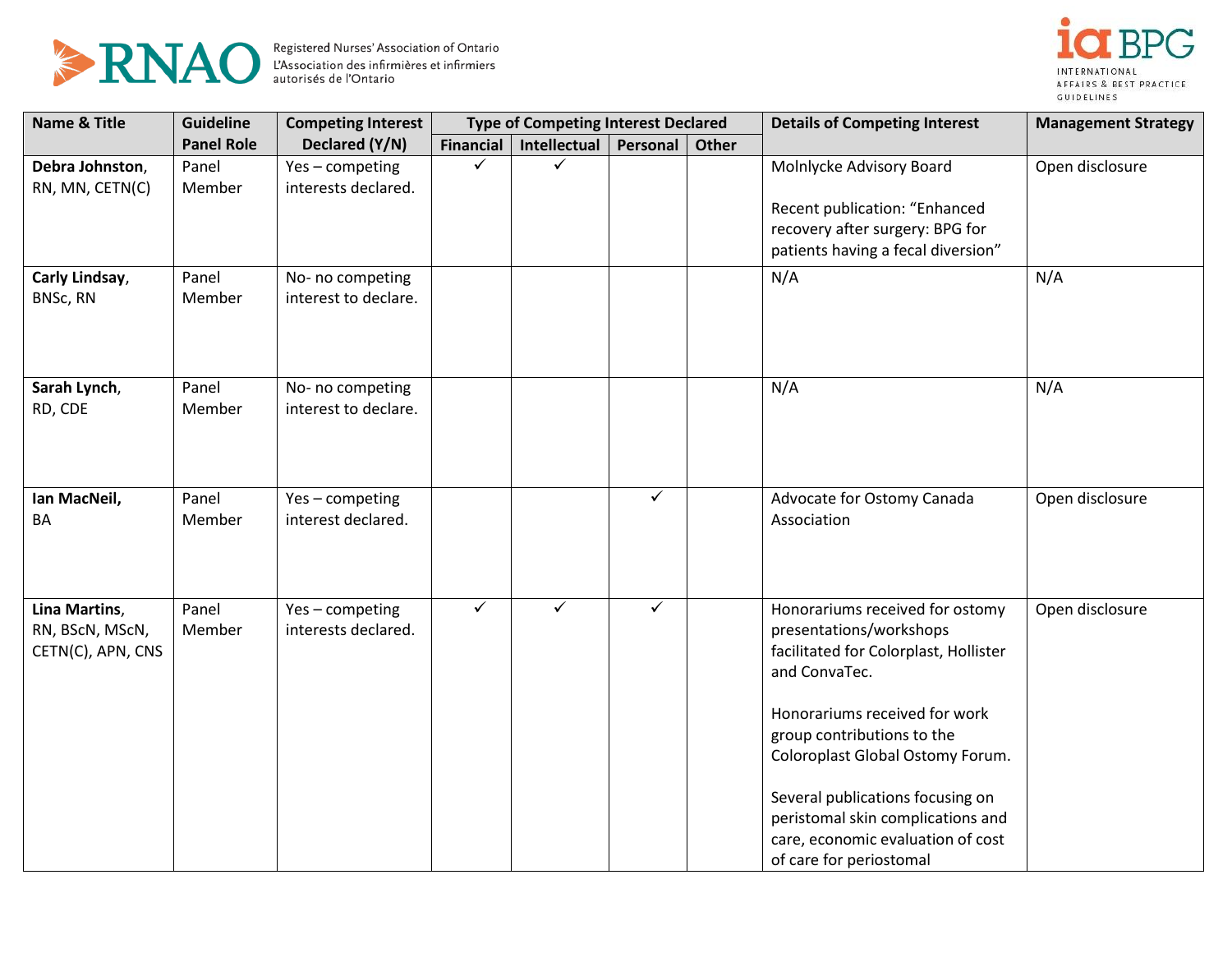



| <b>Name &amp; Title</b> | <b>Guideline</b>  | <b>Competing Interest</b> | <b>Type of Competing Interest Declared</b> |                     |          |       | <b>Details of Competing Interest</b>       | <b>Management Strategy</b> |
|-------------------------|-------------------|---------------------------|--------------------------------------------|---------------------|----------|-------|--------------------------------------------|----------------------------|
|                         | <b>Panel Role</b> | Declared (Y/N)            | <b>Financial</b>                           | <b>Intellectual</b> | Personal | Other |                                            |                            |
|                         |                   |                           |                                            |                     |          |       | complications, draft manuscript            |                            |
|                         |                   |                           |                                            |                     |          |       | focusing on a Canadian survey              |                            |
|                         |                   |                           |                                            |                     |          |       | exploring how living with an               |                            |
|                         |                   |                           |                                            |                     |          |       | ostomy impacts Canadians                   |                            |
|                         |                   |                           |                                            |                     |          |       | financially and examining the              |                            |
|                         |                   |                           |                                            |                     |          |       | regional differences in                    |                            |
|                         |                   |                           |                                            |                     |          |       | reimbursement and support plans            |                            |
|                         |                   |                           |                                            |                     |          |       | across Canada.                             |                            |
|                         |                   |                           |                                            |                     |          |       | Core Program Leader for Canadian           |                            |
|                         |                   |                           |                                            |                     |          |       | Association for Enterostomal               |                            |
|                         |                   |                           |                                            |                     |          |       | Therapy (CAET)                             |                            |
|                         |                   |                           |                                            |                     |          |       | <b>Editorial Board Features Editor for</b> |                            |
|                         |                   |                           |                                            |                     |          |       | <b>Canadian Association for</b>            |                            |
|                         |                   |                           |                                            |                     |          |       | Enterostomal Therapy (CAET), and           |                            |
|                         |                   |                           |                                            |                     |          |       | Journal of Wound Ostomy and                |                            |
|                         |                   |                           |                                            |                     |          |       | <b>Continence Nursing (JWOCN)</b>          |                            |
| <b>Silvia Obarrio</b>   | Panel             | No- no competing          |                                            |                     |          |       | N/A                                        | N/A                        |
| Fernández,              | Member            | interest to declare.      |                                            |                     |          |       |                                            |                            |
| RN, BScN, MScN          |                   |                           |                                            |                     |          |       |                                            |                            |
|                         |                   |                           |                                            |                     |          |       |                                            |                            |
|                         |                   |                           |                                            |                     |          |       |                                            |                            |
| Nancy Parslow,          | Panel             | No- no competing          |                                            |                     |          |       | N/A                                        | N/A                        |
| RN, CETN(C),            | Member            | interest to declare.      |                                            |                     |          |       |                                            |                            |
| <b>MCISc</b>            |                   |                           |                                            |                     |          |       |                                            |                            |
|                         |                   |                           |                                            |                     |          |       |                                            |                            |
| Erin Rushton,           | Panel             | Yes-competing             |                                            |                     |          | ✓     | Work for Hollister running private         | Open disclosure            |
| BScHN, RN, BN,          | Member            | interest declared.        |                                            |                     |          |       | ostomy clinic.                             |                            |
| <b>ETN</b>              |                   |                           |                                            |                     |          |       |                                            |                            |
|                         |                   |                           |                                            |                     |          |       |                                            |                            |
|                         |                   |                           |                                            |                     |          |       |                                            |                            |